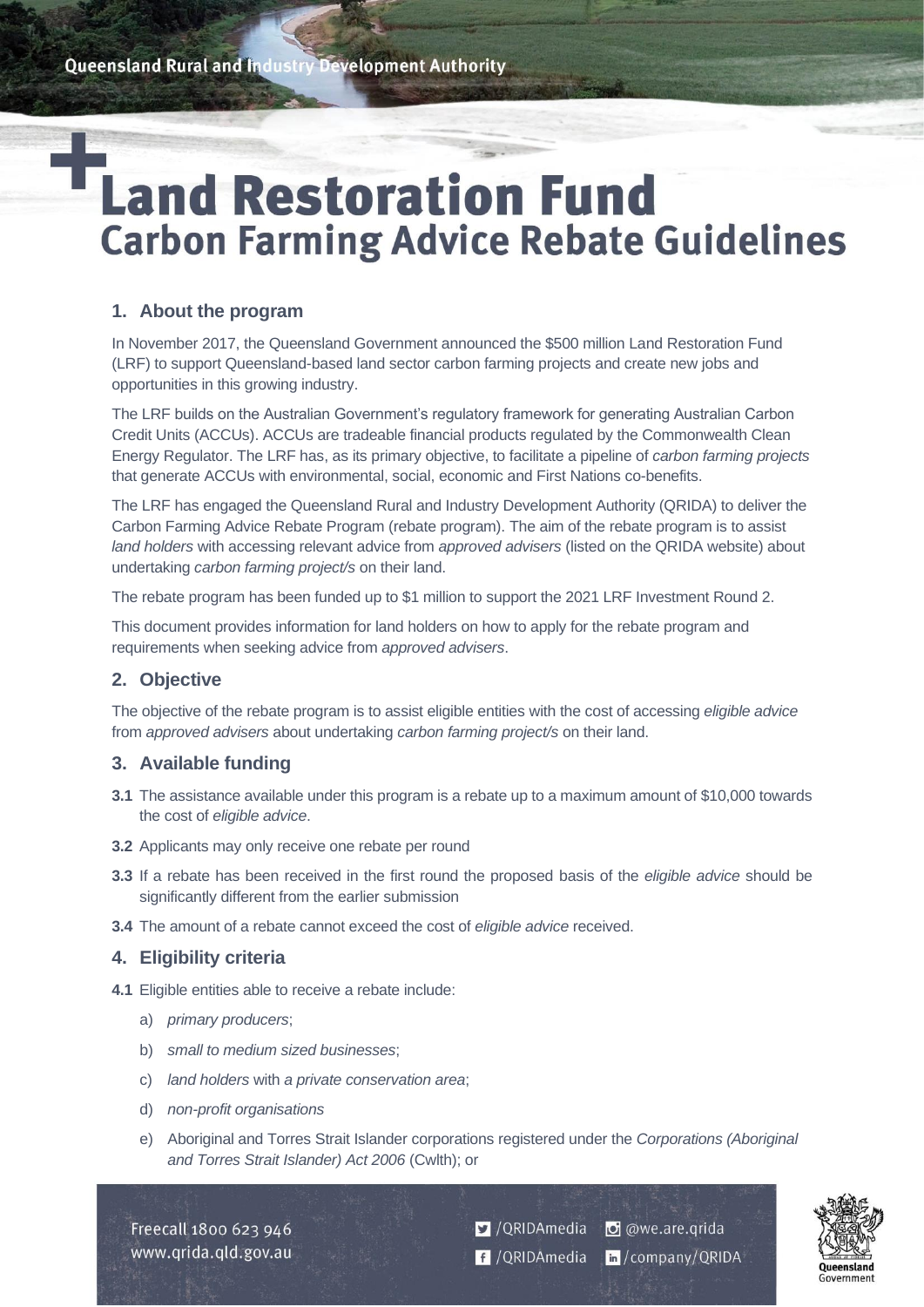f) local governments under the *Local Government Act 2009* (Qld).

**4.2** To be eligible for a rebate you must also:

- *a)* be a *land holder* in Queensland*;*
- b) be an *eligible entity* seeking *eligible advice* on behalf of a *land holder* in Queensland with the written consent of the *land holder;*
- c) have not received and paid for *eligible advice* before applying and receiving a notice of eligibility from QRIDA;
- d) have not previously received a Carbon Farming Advice rebate for advice relating to a substantially similar project activity or location.
- e) ensure the *eligible advice* is provided by an *approved adviser* who:
	- i. is not employed by an entity owned or partially owned by you; and
	- ii. produces a report covering areas within their professional expertise related to the topics outlined in Appendix II.

**Note:** A list of *[approved advisers](https://qrida.qld.gov.au/program/approved-adviser-program-under-carbon-farming-advice-rebate-program)* is on QRIDA's website.

#### **5. Eligible costs**

- **5.1** Eligible costs for a rebate under the program are:
	- a) costs for provision of *eligible advice* by *approved advisers* at a cost of up to \$200 per hour excluding GST; and
	- b) reasonable travel and accommodation expenses associated with providing *eligible advice.*
- **5.2** A rebate may cover more than one invoice from one approved adviser but must be the subject of a single claim.
- **5.3** The level of advice provided should be proportionate with the advice required by an applicant. (For example, if it is apparent an applicant would not be eligible to complete a *carbon farming project* the advice should be limited to this extent).

#### **6. How to apply**

- **6.1** To apply for a rebate complete the online application on QRIDA's website at: [https://applyonline.qrida.qld.gov.au/auth/login.](https://applyonline.qrida.qld.gov.au/auth/login)
- **6.2** The program will close to new applications on 3**1 March 2022** or when available funds have been fully used.
- **6.3** QRIDA will assess applications in order of receipt.
- **6.4** Following receipt of a notice of eligibility from QRIDA, you may proceed to access *eligible advice*.
- **6.5** To receive a rebate payment to your nominated bank account you should submit a claim form, available from QRIDA's website, along with:
	- (a) a copy of the paid invoice from the *approved adviser;*
	- (b) a copy of the written advice received; and
	- (c) a declaration you are satisfied with the advice received (this declaration is included in the claim form).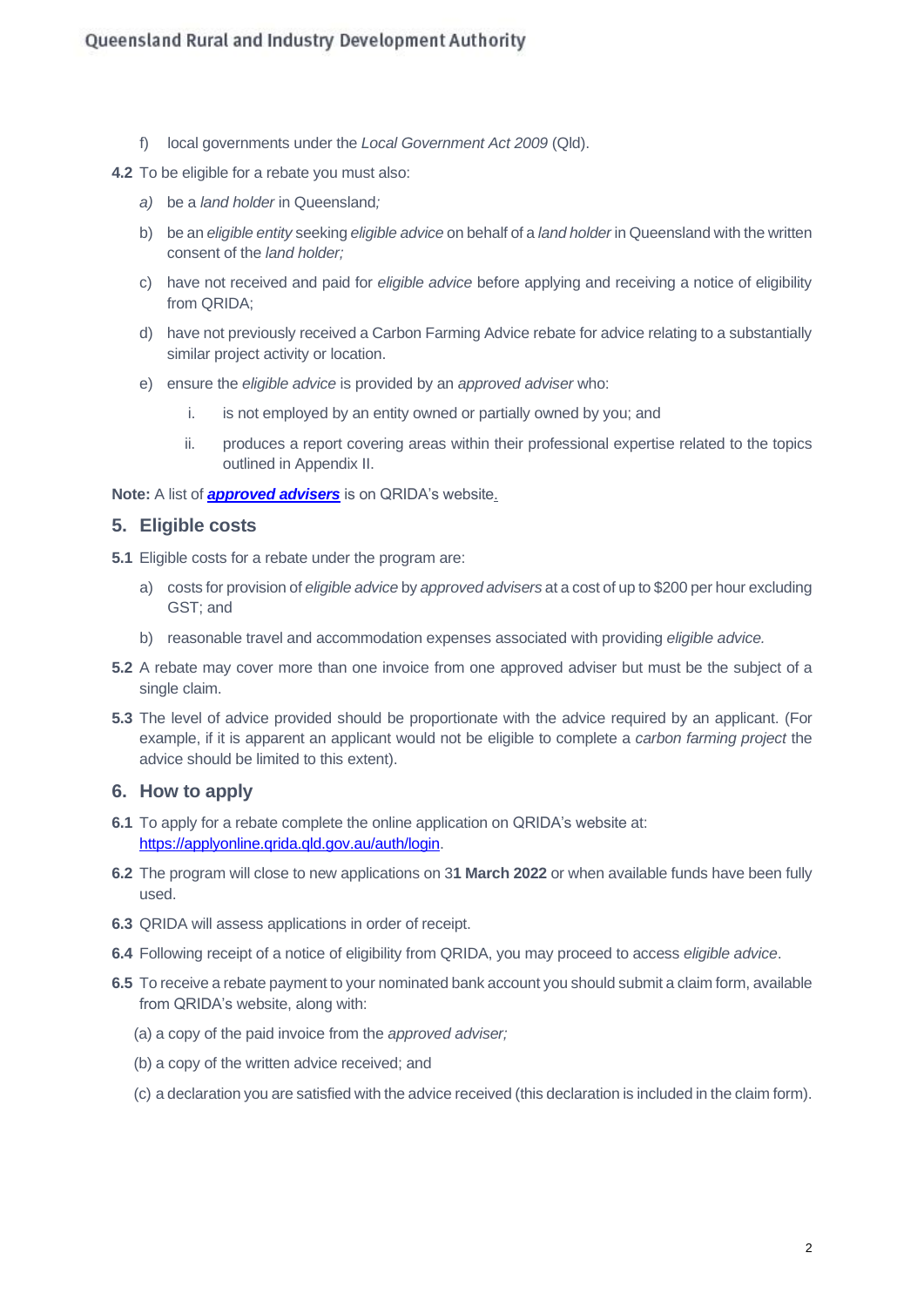## **7. Important Dates**

| 30 July 2021  | Applications open                                                              |
|---------------|--------------------------------------------------------------------------------|
| 31 March 2022 | Application to apply for a rebate close (unless<br>funds have been fully used) |
| 31 May 2022   | All claims for rebates must be received by this<br>date.                       |

## **8. More information**

For more information on the Carbon Farming Advice Rebate Program, contact QRIDA on Freecall 1800 623 946 or email *carbonfundrebate@qrida.qld.gov.au.* 

## **9. Definitions**

*Approved adviser* means a person who is listed on QRIDA's website as an *approved adviser*.

*Carbon farming project* means projects following methods accredited by the Commonwealth Clean Energy Regulator with the prospect of generating Australian Carbon Credit Units.

*To find out which carbon farming methods qualify under the LRF visit the [LRF website.](https://www.qld.gov.au/environment/climate/climate-change/land-restoration-fund/2021-investment-round-2)*

*Eligible advice* means written advice completed by an *approved adviser* covering areas within their professional expertise related to the topics set out in Appendix II.

*Land holder* means the following—

- a) if the land is freehold land—the registered owner of the land;
- b) if the land is the subject of a lease registered under the *Land Title Act 1994* (Qld) the lessee of the land;
- c) if the land is the subject of a lease registered under the *Land Act 1994* (Qld) the lessee of the land;
- d) if the land is a reserve—the trustee of the reserve;
- e) if a person has occupation rights in relation to the land under a licence or permit—the licensee or permittee.

*Non-profit organisation* means a charity or other not-for-profit entity that is incorporated under a law of the Commonwealth or a state and either:

- a) registered under the *Australian Charities and Not-for-profits Commission Act 2012 (Cwth)* or the *Collections Act 1966,* or
- b) registered or otherwise authorised to raise funds under a law of another State.

**Primary producer** means a person who meets the Australian Taxation Office definition of a primary producer and is not operated by a public company.

*Private conservation area* means land subject to a nature refuge, special wildlife reserve, land for wildlife listing, or coordinated conservation area.

*Small to medium sized business* means a sole trader, partnership, trust or private company which holds an ABN, is registered for GST, employs fewer than 200 full-time equivalent employees and is not operated by a public company.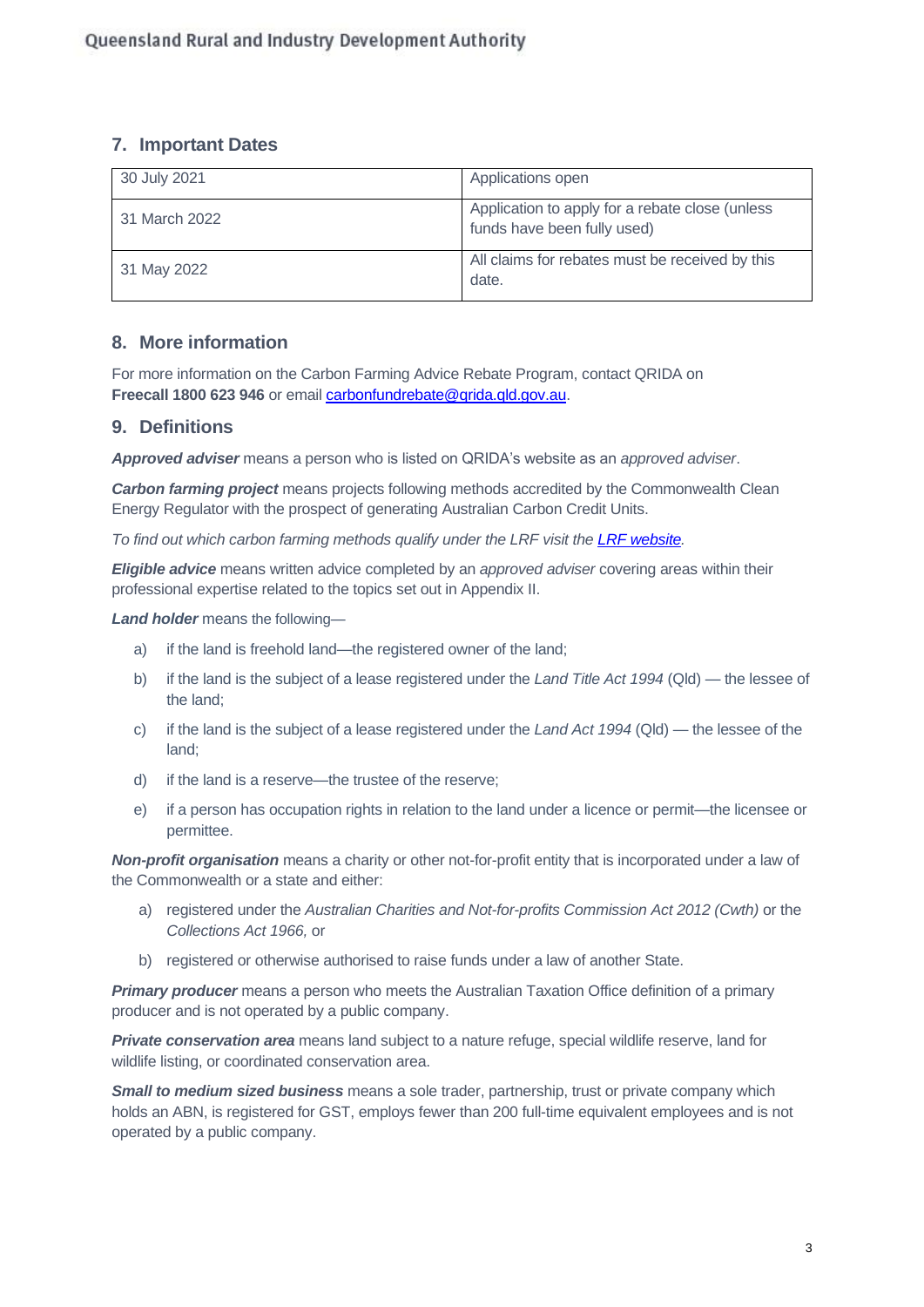## **Appendix I**

Appendix I details further information about Approved Advisers. This is for information only – Approved Advisers should be aware of requirements.

#### **Approved Advisers**

To be listed as an *approved adviser* on the QRIDA website, advisers must have completed an LRF Knowledge Centre training course and satisfied eligibility criteria including relevant qualifications and industry experience.

Advisers may be:

- Solicitors
- Accountants
- Carbon Project Developers
- Environmental Consultants
- Agribusiness Advisers

Advice provided under this rebate program is to be specific and tailored to the property in question and the land holder's specific circumstances. *Approved advisers* should only provide advice in their area of expertise.

More information about advice requirements can be found on the [QRIDA website](https://qrida.qld.gov.au/program/approved-adviser-program-under-carbon-farming-advice-rebate-program) and in the Information [to Apply as an Approved Adviser](https://qrida.qld.gov.au/s3fs-public/2020-08/carbon-farming-advice-rebate-information-for-adviser.pdf)

## **APPENDIX II:**

Appendix II details of the advice requirements and what should be contained within the report. This is for information only - Approved Advisers should be aware of requirements.

#### **Advice requirements**

*Eligible advice* from an *approved adviser* must be related to at least one of the following:

- 1. Details about carbon farming including the regulatory framework and approved methods.
- 2. Details about the Land Restoration Fund including its investment approach and co-benefits framework.
- 3. Details related to the specific location of the proposed *carbon farming project* including:
	- a. land tenure restrictions and requirements including eligible interest holder consent;
	- b. likely establishment and ongoing management requirements;
	- c. potential carbon farming methods that might apply and related co-benefits;
	- d. indicative cost benefit analysis; or
	- e. climate change or other environmental considerations impacting the viability of the project.
- 4. Details that could influence the decision to participate in a *carbon farming project* including:
	- a. legal issues and considerations; or
	- b. financial impacts and considerations.